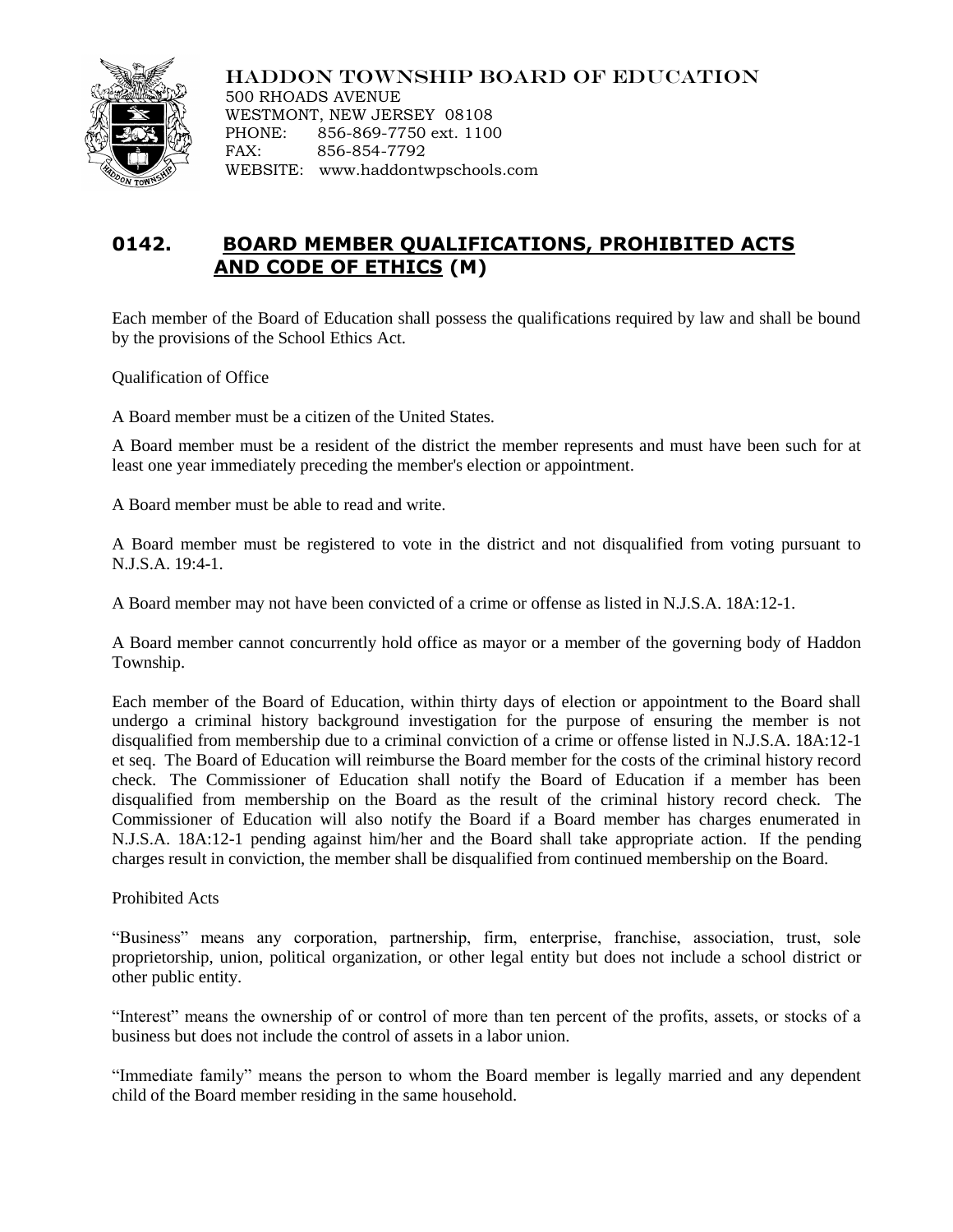No Board member or member of his/her immediate family shall have an interest in a business organization or engage in any business, transaction, or professional activity that is in substantial conflict with the proper discharge of his/her duties in the public interest.

No Board member shall use or attempt to use his/her official position to secure unwarranted privileges, advantages, or employment for him/herself, members of his/her immediate family, or others.

No Board member shall act in his/her official capacity in any matter where he/she, a member of his/her immediate family, or a business organization in which he/she has an interest, has a direct or indirect financial or personal involvement that might reasonably be expected to impair his/her independence of judgment in the exercise of official duties. No Board member shall act in his/her official capacity in any matter where he/she or a member of his/her immediate family has a personal involvement that is or creates some benefit to the Board member or a member of his/her immediate family.

No Board member shall undertake any employment or service, whether compensated or not, which might reasonably be expected to prejudice his/her independence of judgment in the exercise of official duties.

No Board member or member of his/her immediate family or business organization in which he/she has an interest shall solicit or accept any gift, favor, loan, political contribution, service, promise of future employment, or other thing of value based upon an understanding that the gift, favor, loan, contribution, service, promise, or other thing of value was given or offered for the purpose of influencing him/her, directly or indirectly, in the discharge of his/her official duties, except that the member may have solicited or accepted contributions to his/her campaign for election to public office if he/she had no knowledge or reason to believe that the campaign contribution, if accepted, was given with the intent to influence him/her in the discharge of official duties. Board members may not accept offers of meals, entertainment or hospitality which are limited to clients/customers of the individual providing such hospitality. Board members may attend hospitality suites or receptions at conferences only when they are open to all persons attending the conference.

No Board member shall use, or allow to be used, his public office or any information not generally available to the members of the public which he/she receives or acquires in the course of and by reason of his/her office, for the purpose of securing financial gain for him/herself, any member of his/her immediate family, or any business organization with which he/she is associated.

No Board member or business organization in which he/she has an interest shall represent any person or party other than the Board of Education or this school district in connection with any cause, proceeding, application, or other matter pending before this school district or in any proceeding involving this school district, except that this provision shall not be deemed to prohibit representation within the context of official labor union or similar representational responsibilities.

It is not a conflict of interest if, merely by reason of his/her participation in any matter voted upon by the Board, a Board member accrues material or monetary gain that is no greater than the gain that could reasonably be expected to accrue to any other member of the member's business, profession, occupation, or group.

No elected Board member shall be prohibited from making an inquiry for information on behalf of a constituent, if no fee, reward, or other thing of value is promised to or given to or accepted by the member or a member of his/her immediate family, whether directly or indirectly, in return for the information so requested.

Nothing shall prohibit a Board member or members of his/her immediate family from representing him/herself or themselves in negotiations or proceedings concerning his/her or their own interests, except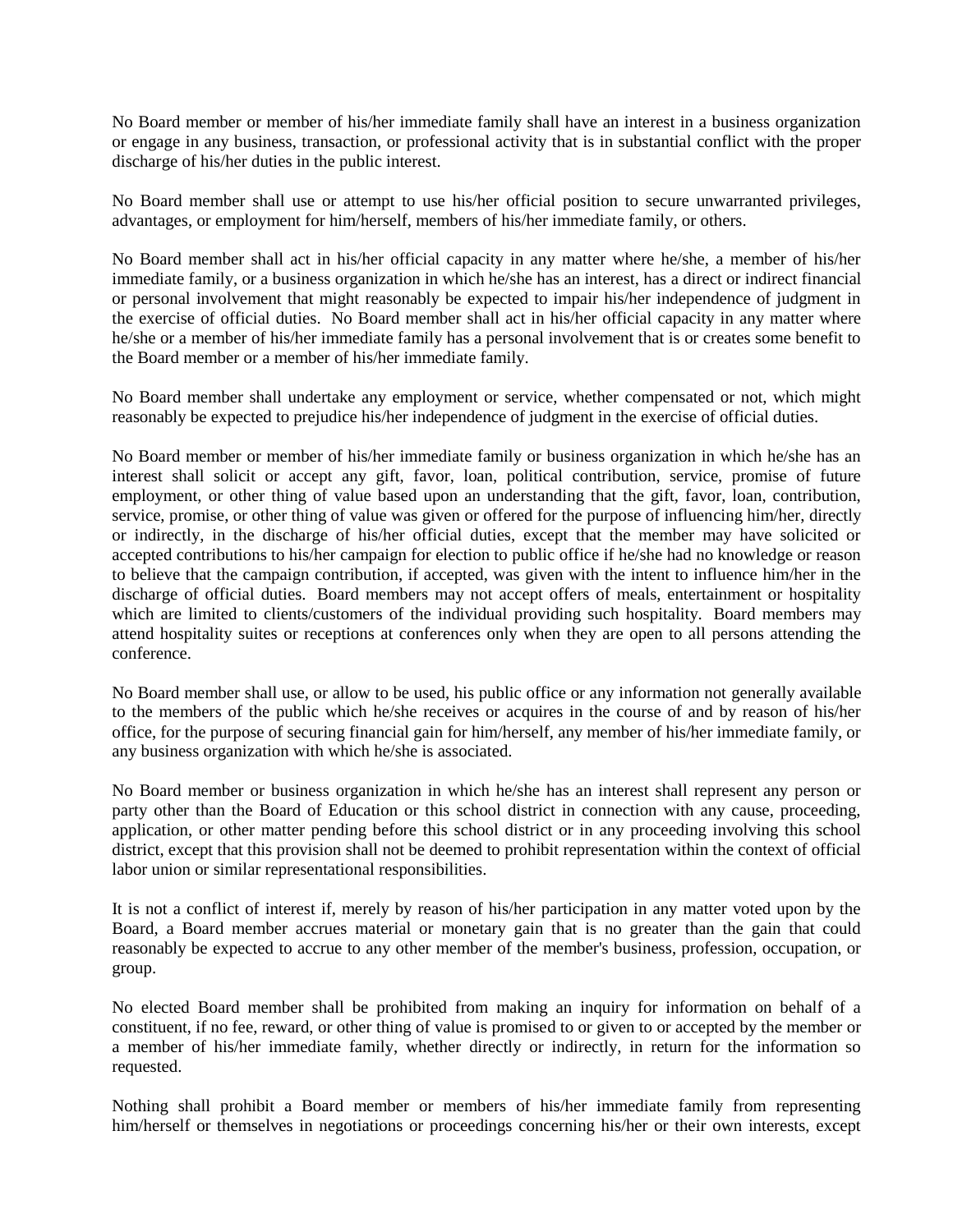that Board members shall disqualify themselves from participating in negotiations and voting on collective bargaining agreements where their spouse or dependent children are members of the bargaining unit.

Each Board member shall annually, in accordance with N.J.S.A. 18A:12-25 and 18A:12-26, file a disclosure statement regarding potential conflicts of interest.

Ineligibility for District Employment

A Board member cannot be appointed to a paid office or position required to be filled by the Board, except where law permits or requires that the office or position be filled by a Board member, and is ineligible for appointment to a paid office or position in the district for at least six months after the member's retirement, resignation, or removal from Board membership.

## Code of Ethics

In accordance with N.J.S.A 18A:12-24.1 every Board member will abide by the following Code of Ethics. The Board member will:

- 1. Uphold and enforce all laws, rules and regulations of the State Board of Education and court orders pertaining to schools. Desired changes shall be brought about only through legal and ethical procedures.
- 2. Make decisions in terms of the educational welfare of children and seek to develop and maintain public schools that meet the individual needs of all children regardless of their ability, race, creed, sex, or social standing.
- 3. Confine his/her Board action to policy making, planning and appraisal, and help to frame policies and plans only after the Board has consulted those who will be affected by them.
- 4. Carry out his/her responsibility not to administer the schools, but together with fellow Board members, insure they are well run.
- 5. Recognize that authority rests with the Board of Education and make no personal promises nor take any private action that may compromise the Board.
- 6. Refuse to surrender his/her independent judgment to special interest or partisan political groups or to use the schools for personal gain or for the gain of friends.
- 7. Hold confidential all matters pertaining to the schools, which, if disclosed, would needlessly injure individuals, or the schools. In all other matters, he/she will provide accurate information and, in concert with fellow Board members, interpret to the staff the aspirations of the community for its school.
- 8. Vote to appoint the best-qualified personnel available after consideration of the recommendation of the chief administrative officer.
- 9. Support and protect school personnel in proper performance of their duties.
- 10. Refer all complaints to the chief administrative officer and act on the complaints at public meetings only after failure of an administrative solution.